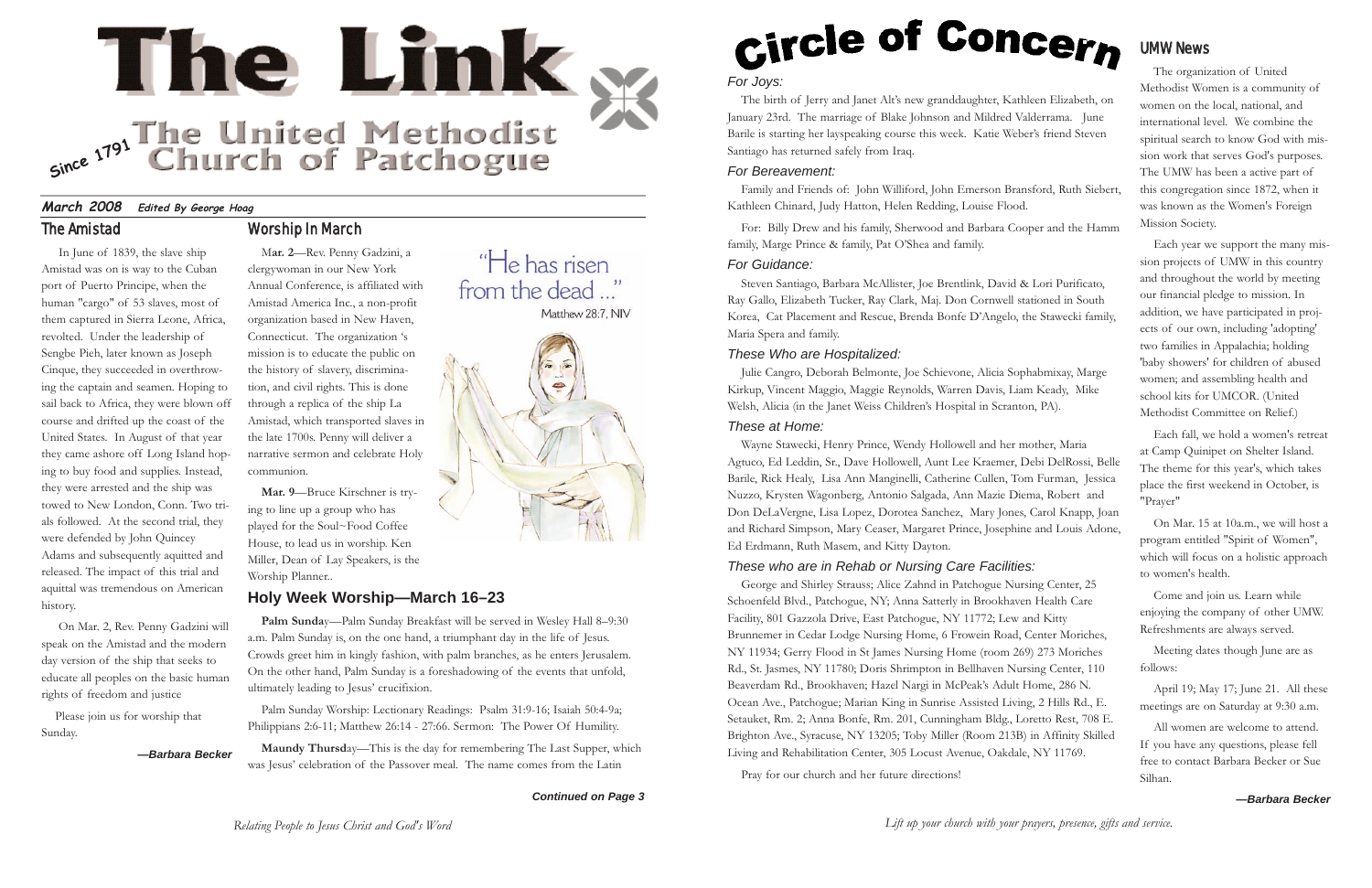## Sharing Easter with Your Children

by MaryJane Pierce Norton

Easter is



ple.

Yet we often find it difficult to talk with children about Easter. Oh, not the part about new clothes, changes in the seasons, and the joy of Easter day. What makes it hard to talk with our children about Easter is that we cannot come to Easter without death. And talking with a child about death is no

easy task.

Look at how differently we approach Christmas. Talking about a new baby, the joy of Mary and Joseph, the angels, the shepherds, and the wise men is fun. There is a hint of danger, for the Herod plots to kill all the boys in Bethlehem two years old or younger. But we also know that Jesus escapes. We feel at ease with Christmas. We give gifts, remembering the gifts of the wise men. We sing songs, recalling the familiar words of the scripture. We look forward to Christmas with joy. And we impart that same joy and excitement to our children. Part of our task as adult Christians is to share the

Easter story with same ease.

**"Why was Jesus Killed?"**

Often we have done a good job helping our children see Jesus as a man worthy of love. They learn that Jesus loved people. Jesus taught people about God's love, and he cared for people whom others ignored or ridiculed.

It's really hard to understand how a man we see as good could then be mocked, tortured, and put to death. It is always a shock to be confronted with the events of Holy Week.

Children will have questions about Jesus' death. Particularly older boys and girls will be struck by the injustice. They see Jesus as good, and it won't seem fair for such a man to be beaten and killed. It is important to struggle with our children around this question. We can help children understand that is was not God who put Jesus to death but other people.

The scripture tells us that there were people who did not like Jesus, his teachings, or his actions. These were people who brought about his death. It might even be helpful to look with your child at specific teachings of Jesus. Talk together about why people might not like what Jesus had to say about loving your enemy, trusting God, or dealing with anger.

## **Resurrection is Surely God's Act**

Jesus' death is one part of the Easter story. For us, the Easter message comes in what happens next: new life and resurrection. Pick up your Bible and read again the wonder of the resurrection. What a powerful witness we have in the Gospels to this act of mystery and wonder! If Jesus' death was the act of humans, the resurrection is surely God's act. Through the Easter experience, we make the simple faith statement: Jesus lives.

Talking about the resurrection can

be as frightening to adults as talking about death. How in the world do we explain to our children that Jesus was dead and in the grave for three days, then lived? Younger children may not ask the questions of "how" and "why" expecting detailed answers from adults. Older children do want to know how and why.

So how do we deal with the resurrection? Think a minute about this event. Pick up your Bible and reread the account in all four Gospels. After reading the scripture, write down your thoughts and feelings.

Can you explain the resurrection? Probably not. It is a mystery and a wonder -- and a statement of faith. Saying "I believe" does not always mean understanding fully an event or happening.

In talking about this with children, it may be helpful to say, "I wonder about that, too." You may want to share other things that happen in the world that you do not fully understand. Invite your child then to reflect on times when they might not have factually understood an event but felt it to be real.

As you prepare for this Easter event in your family, try the following:

Talk with your children and listen to their thoughts and feelings about Easter. Using the phrase "I've often wondered about ..." can be the way of opening up the conversation.

Share memories of past Easters. Share some from your childhood as well as remember together past Easters in the family.

> *—MaryJane Pierce Norton, UMC General Board of Discipleship*

## Holy Week Worship (Cont. from Page 1) Youth News

word Maundatum, commandment, because Jesus said, "I give you a new commandment, that you love one another."

Maundy Thursday Worship (7:30 PM): Lectionary Texts: The Chancel Choir will present music for our time of worship and we will celebrate Communion as we remember Jesus' Last Supper.

**Good Friday**—The Friday in Holy Week is the day of the cross—a time for remembering Jesus' death. Sorrowfully, we remember that Jesus died an excruciatingly painful death. We also give thanks that God took the horrible act of crucifixion and did something absolutely incredible with it, turning it into the day of ultimate forgiveness: Easter Sunday.

Good Friday Worship (7:30 PM): Join us in the Cloud Room as we celebrate a traditional Teneabrae Service, walking with Jesus through the shadows that led to his cross.

**Holy Saturday**—For the first time since I have served PUMC, we will enjoy worship on Saturday evening (7:00 PM- 8:00 PM). Ernest Ipke, Certified Lay Speaker, will lead us as we experience The Stations of the Cross.

**Easter Sunday**—Easter Sunday is the day we celebrate the resurrection of Christ, and much more. God's raising Christ from the dead was a triumph over the worst evil the world had to offer. Faith in God's continued power affords us the ability to hope, to anticipate God's ultimate triumph over the evil of our world today.

Ecumenical Easter Sunrise Service will be held at Mascot Dock, 6:00 a.m. Mascot Dock is located at the end of South Ocean Avenue.

Easter Worship: Join us for a joyful celebration of worship at 10:00 AM. Nursery/child care will be available for pre-K children K-Youth Sunday School groups will worship with us on Easter Day. Lectionary readings: Psalm 118:1-2, 14-24; Acts 10:34-43; Colossians 3:1-4; John 20:1-18. Sermon: Go Mary!

**Mar. 30** is the Second Sunday of Easter. Easter is more than just one Sunday!

Lectionary readings: Psalm 16; Acts 2:14a,22-32; 1 Peter 1:3-9; John 20:19-31. Sermon: Red Beetles & Purple Hair. The lectionary readings ask what the resurrection of Jesus means to those who love and follow him? What are the effects on their lives?

• The resurrection of Jesus brings joy and peace in the midst of fear.

• It brings healing in the midst of pain a scar, after all, is a reminder of both pain and healing, of the trauma of being wounded and the possibility of being made whole.

• The resurrection provides purpose in the midst of confusion and aimlessness.

• The resurrection offers life in the midst of death; not simply life eternal, but life in abundance.

## *—Judy Stevens*

The Youth Group and friends will not meet after worship Mar. 2.. Instead, the group and their friends will go bowling 4:00 p.m.–6:00 p.m. at Sayville Bowls, 5660 Sunrise Hwy. Sayville, NY, Phone: 567-8900. Everyone should meet at the bowling alley. Costs: \$3.25 until 5:00 p.m. and \$4.75 after 5:00 p.m. The cost is per person per game, and if we arrive before 5:00 p.m. the cost per person per game remains \$3.25. The cost of shoes is \$4.35, all day.

Rev. Stevens will be in Fort Lauderdale on that day and the adult coordinators and chaperones will be Diane Zimmerman, Bob Prince, Joanne & Steve Shadbolt, and Dave Purificato.

## While the Pastor Is Away

Program Coordinators are:

The Monday evening Disciple 2 Bible Study will be led by Brenda Klingel.

The Wednesday evening Covenant Group will be guided by June Barile.

The Saturday evening Covenant Group will be guided by Kathleen Wells & Tom Bracken.

Pastoral Care: Rev. Ursula Scheike of the Lutheran Church of Our Savior will cover pastoral needs. Please also contact Barbara Becker or Walter Stawecki, our Lay Leaders so they can offer support or assistance.

## **Copy for the April issue of the** *Link* **is due March 14.**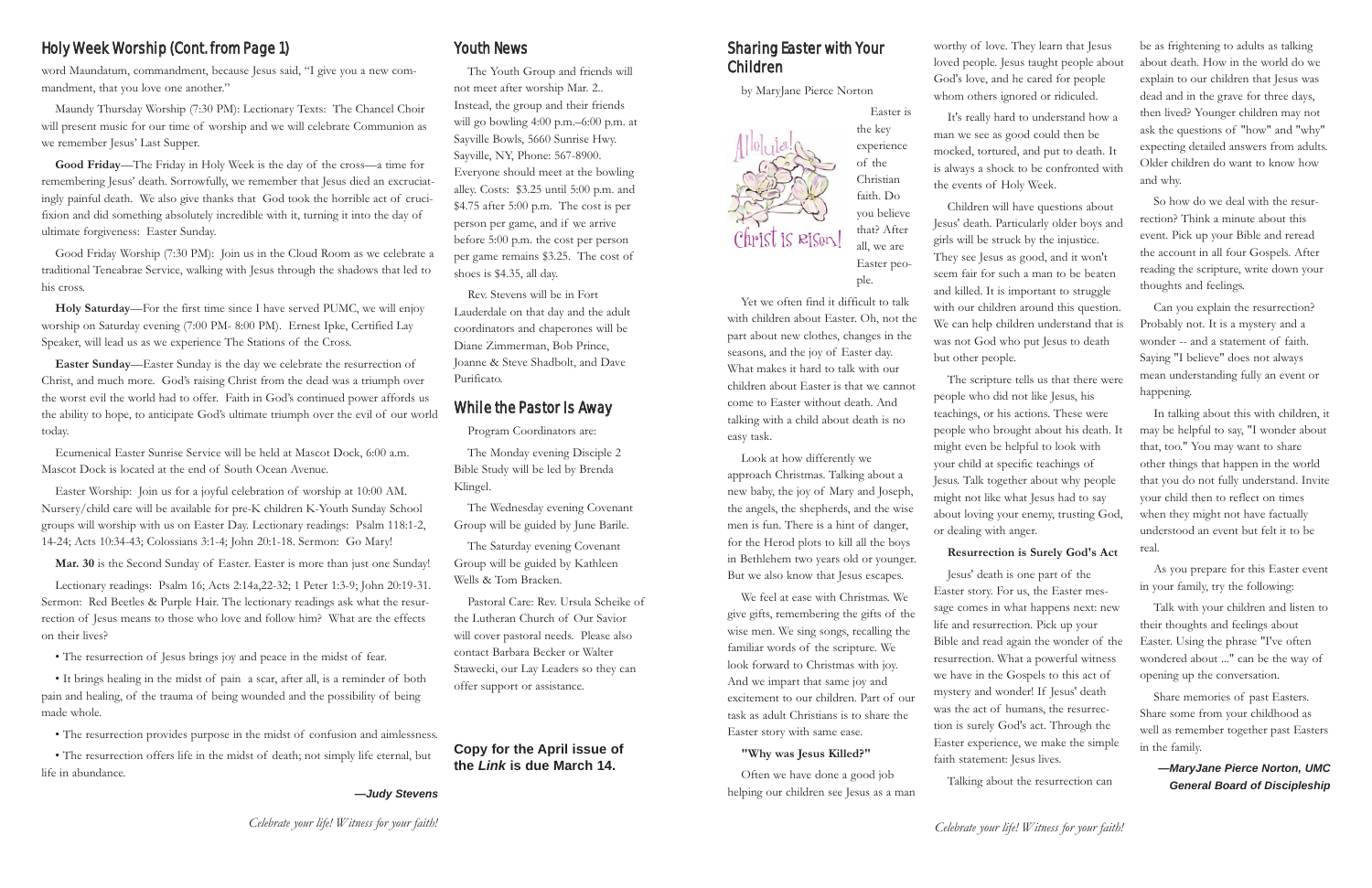# **United Methodist Church of Patchogue March 2008**

Tel (631) 207-0800 Fax (631) 846-1115

**Attorney at Law** 

| Sun                                                                                                                                                             | Mon                                                  | <b>Tue</b>                                                                                       | <b>Wed</b>                                                    | Thu                                                                                                                                | Fri                                                                                                    | <b>Sat</b>                                                                                    |
|-----------------------------------------------------------------------------------------------------------------------------------------------------------------|------------------------------------------------------|--------------------------------------------------------------------------------------------------|---------------------------------------------------------------|------------------------------------------------------------------------------------------------------------------------------------|--------------------------------------------------------------------------------------------------------|-----------------------------------------------------------------------------------------------|
|                                                                                                                                                                 |                                                      |                                                                                                  |                                                               |                                                                                                                                    |                                                                                                        | $\it{l}$                                                                                      |
| $\overline{2}$<br>10 a.m.-Church<br>School /Communion<br>Worship/UMW Soup<br>11:30 a.m.-Teachers<br>Meeting<br>$11:30$ a.m.-Youth<br>1-3 p.m.-PRAAT<br>Training | $\mathfrak{Z}$<br>7 p.m.-Disciple II<br>$7 p.m. -AA$ | $\overline{4}$<br>$10$ a.m.-Noon-<br>Food Pantry<br>7:00 p.m. $-AA$<br>7:30 p.m. $-$<br>Recovery | 5<br>$9:30$ a.m. $-$ ESL<br>Class<br>$6:30$ p.m.-ESL<br>Class | 6<br>9:30 a.m.-ESL Class<br>6:30 p.m.-ESL Class<br>$7:00$ p.m.—<br><b>Confirmation Class</b><br>7:30 p.m.-Chancel<br>Choir         | $\overline{7}$                                                                                         | 8<br>5:00 p.m—St.<br>Patrick's Dinner<br>7:30 p.m. $-$<br>Soul~Food Café:<br>Frank Rendo      |
| 9<br>$10$ a.m.-Church<br>School /Worship<br>$11:30$ a.m.-Finance<br>Committee<br>$1-3$ p.m. $-$ PRAAT<br>Training                                               | 10<br>7 p.m.-Disciple II<br>$7 p.m. -AA$             | 11<br>$10$ a.m.-Noon-<br>Food Pantry<br>$7:00 p.m. -AA$<br>7:30 p.m. $-$<br>Recovery             | 12<br>9:30 a.m.-ESL<br>Class<br>6:30 p.m.-ESL<br>Class        | 13<br>9:30 a.m.-ESL Class<br>6:30 p.m.-ESL Class<br>$7:00$ p.m.—<br><b>Confirmation Class</b><br>7:30 p.m.-Chancel<br>Choir        | 14                                                                                                     | 15<br>9:30 a.m.-UMW                                                                           |
| 16<br>8-9:30 a.m.-Palm<br>Sunday Breakfast<br>$10$ a.m.-Church<br>School /Worship<br>11:30 $a.m.$ -Youth<br>7 p.m.—Healing<br>Prayer Service                    | 17<br>7 p.m.-Disciple II<br>$7 p.m. -AA$             | 18<br>$10$ a.m.-Noon-<br>Food Pantry<br>7:00 p.m. $-AA$<br>7:30 p.m.-<br>Recovery                | 19<br>9:30 a.m.-ESL<br>Class<br>6:30 p.m.-ESL<br>Class        | 20<br>7:30 p.m.-Maundy<br>Thursday Worship,<br>music by Chancel<br>Choir                                                           | 21<br><b>Good Friday</b><br><b>UMMen Plant Sale</b><br>7:30 p.m. Good<br>Friday Worship,<br>Cloud Room | 22<br><b>UMMen Plant Sale</b><br>7p.m.-Holy Satur-<br>day Worship, Sta-<br>tions of the Cross |
| 23<br>6 a.m.-Ecumenical<br>Worship, Mascot<br>Dock<br>10 a.m.-Easter<br>Sunday Worship                                                                          | 24<br>$7 p.m. -AA$                                   | 25<br>$10$ a.m.-Noon-<br>Food Pantry<br>$7:00 p.m. -AA$<br>7:30 p.m.-<br>Recovery                | 26<br>9:30 a.m.-ESL<br>Class<br>6:30 p.m.-ESL<br>Class        | 27<br>9:30 a.m.-ESL Class<br>$6:30$ p.m. $-$ ESL Class<br>7:00 p.m.—<br><b>Confirmation Class</b><br>$7:30$ p.m.--Chancel<br>Choir | 28                                                                                                     | 29                                                                                            |
| 30<br>10 a.m.-Church<br>School/Worship<br>$11:30$ a.m.-<br>Trustees<br>1-3 p.m.-PRAAT<br>Training                                                               | 31<br>7 p.m.-Disciple II<br>$7 p.m. -AA$             |                                                                                                  |                                                               |                                                                                                                                    |                                                                                                        |                                                                                               |